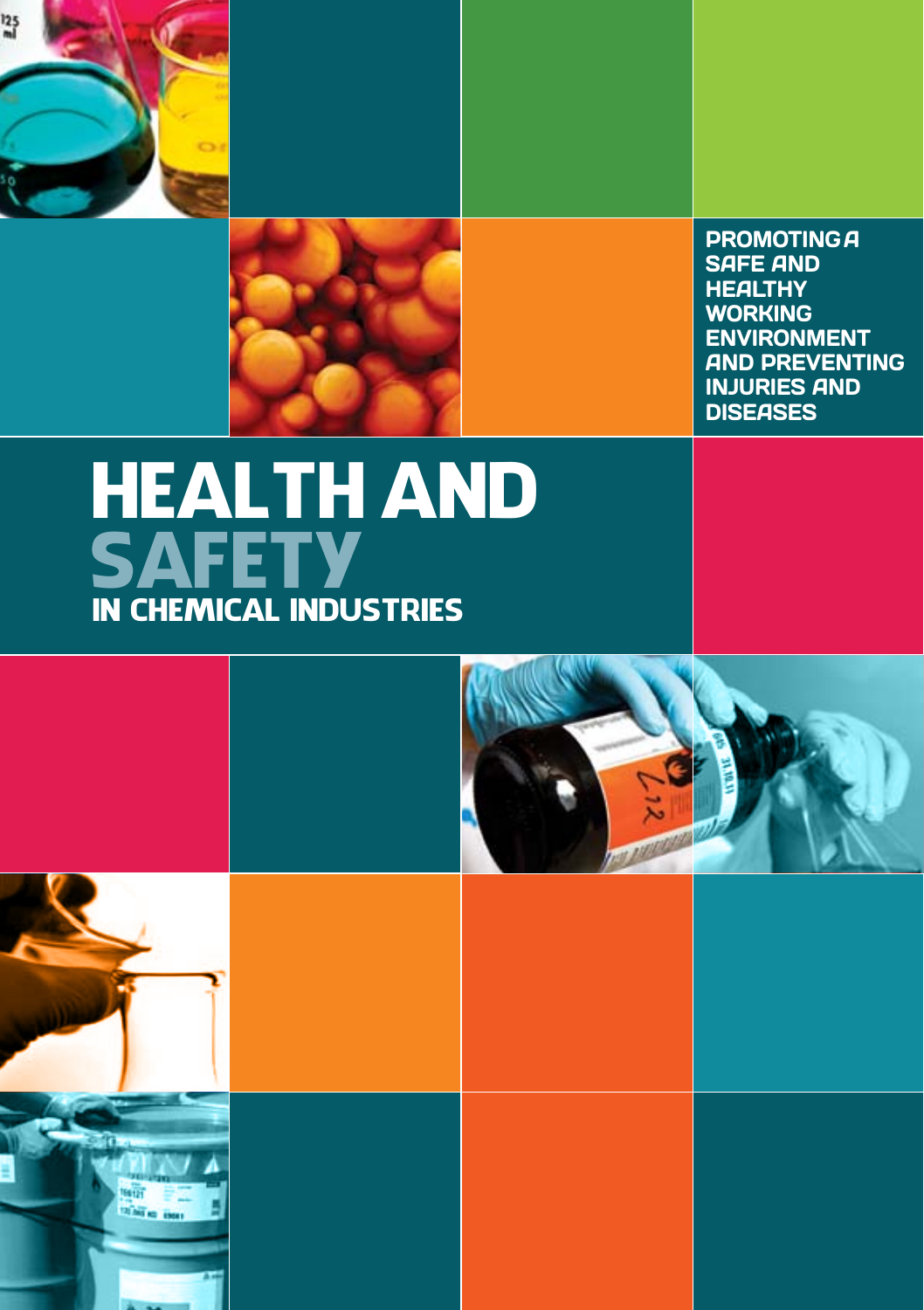# HEALTH AND **mustre**



**Chemicals include household item such as dish-washing soap and floor cleaners**

## **Introduction**

Every year many workers are injured, become ill or are killed because of exposure to harmful chemical substances. These incidents cause human suffering, loss of production and high medical cost. This pamphlet aims to give assistance and guidance to employers and workers to promote a safe and healthy work environment and prevent injuries.

## Occupational Health and Safety

Occupational health and safety is about preventing people from being harmed by work or becoming ill from work by taking adequate precautions and providing a safe and healthy work environment.

## Hazardous Chemical Substances (HCS)

According to the Regulations for Hazardous Chemical Substances (1995), HCS means any toxic, harmful, corrosive, irritant or asphyxiant substance or a mixture of such substances for which:

- a) an occupational exposure limit is prescribed
- b) an occupational exposure limit is not prescribed, but which creates a hazard to health.

## Health and Safety Risks in Chemical Industries

Working with chemicals and/or in a chemical industry poses many risks, including causing the following diseases/injuries:

Chemical burns Asthma **Allergies** Irritant contact dermatitis Allergic contact dermatitis Skin infections Skin injuries Skin cancers Other cancers Asphyxiation Reproductive problems Death.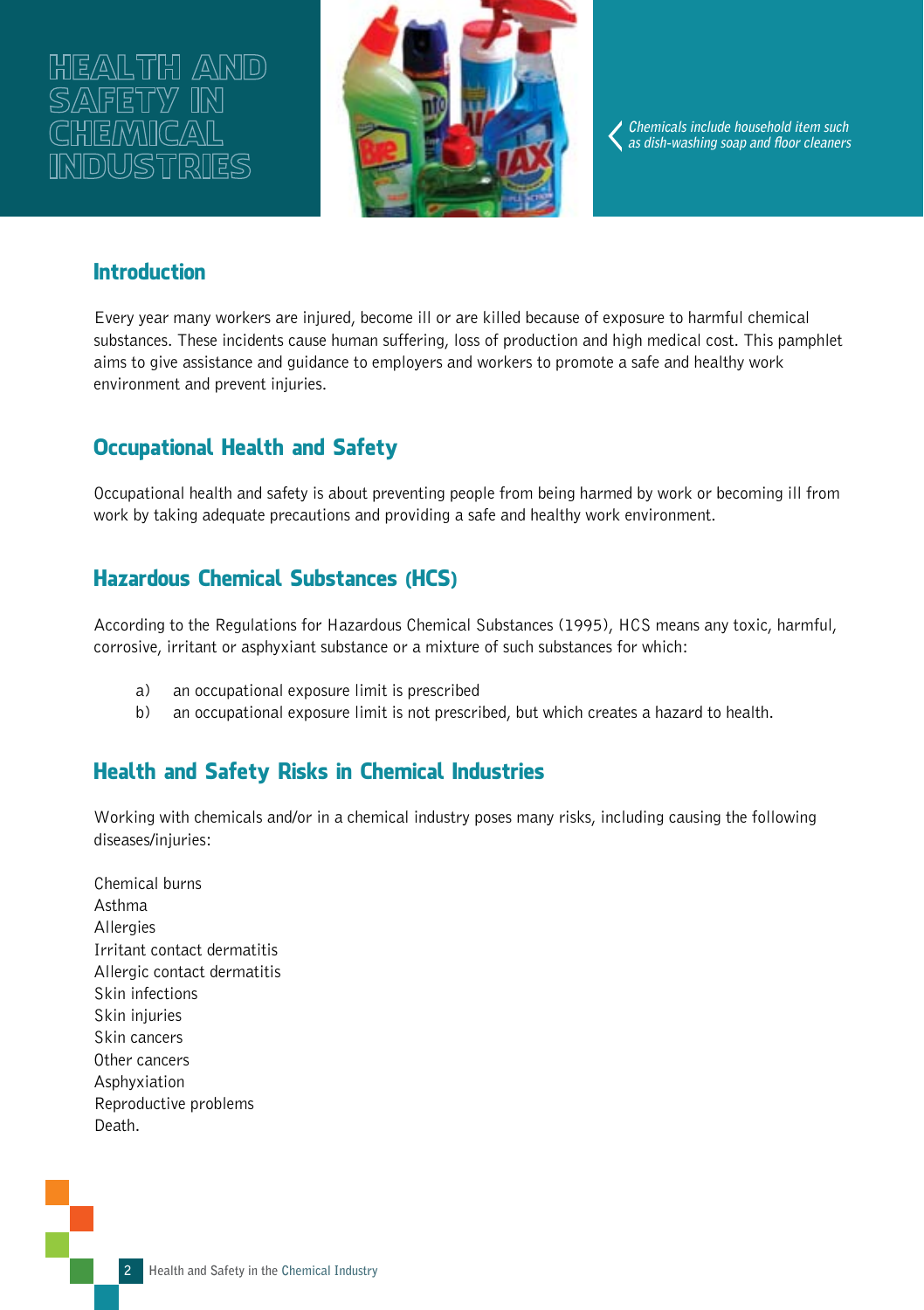

### Risk assessment of chemicals

A risk assessment is simply a careful examination of what, at work, could cause harm to workers. Accidents and ill health can ruin lives and affect business if output is lost; machinery is damaged, insurance costs increase. All risks in the workplace must be identified and assessed for control measures to be put in place.

Follow the five steps of hazard identification, risk assessment:

- Identify the hazards
- Decide who might be harmed and how
- Evaluate the risks and decide on precaution
- Record your findings and implement them
- Review your assessment and update if necessary.

#### Note:

- A hazard is anything that may cause harm, such as chemicals, electricity, working from ladders, an open drawer
- The risk is the chance, high or low, that somebody could be harmed by these and other hazards, together with an indication of how serious the harm could be.



## Occupational Exposure Limit

Workers exposed to chemicals at work may NOT be exposed to levels of chemicals exceeding the occupational exposure limit (OEL).

"OEL" or "occupational exposure limit" means a limit value set by the Minister for a stress factor in the workplace as revised from time to time by notice in the Government Gazette.

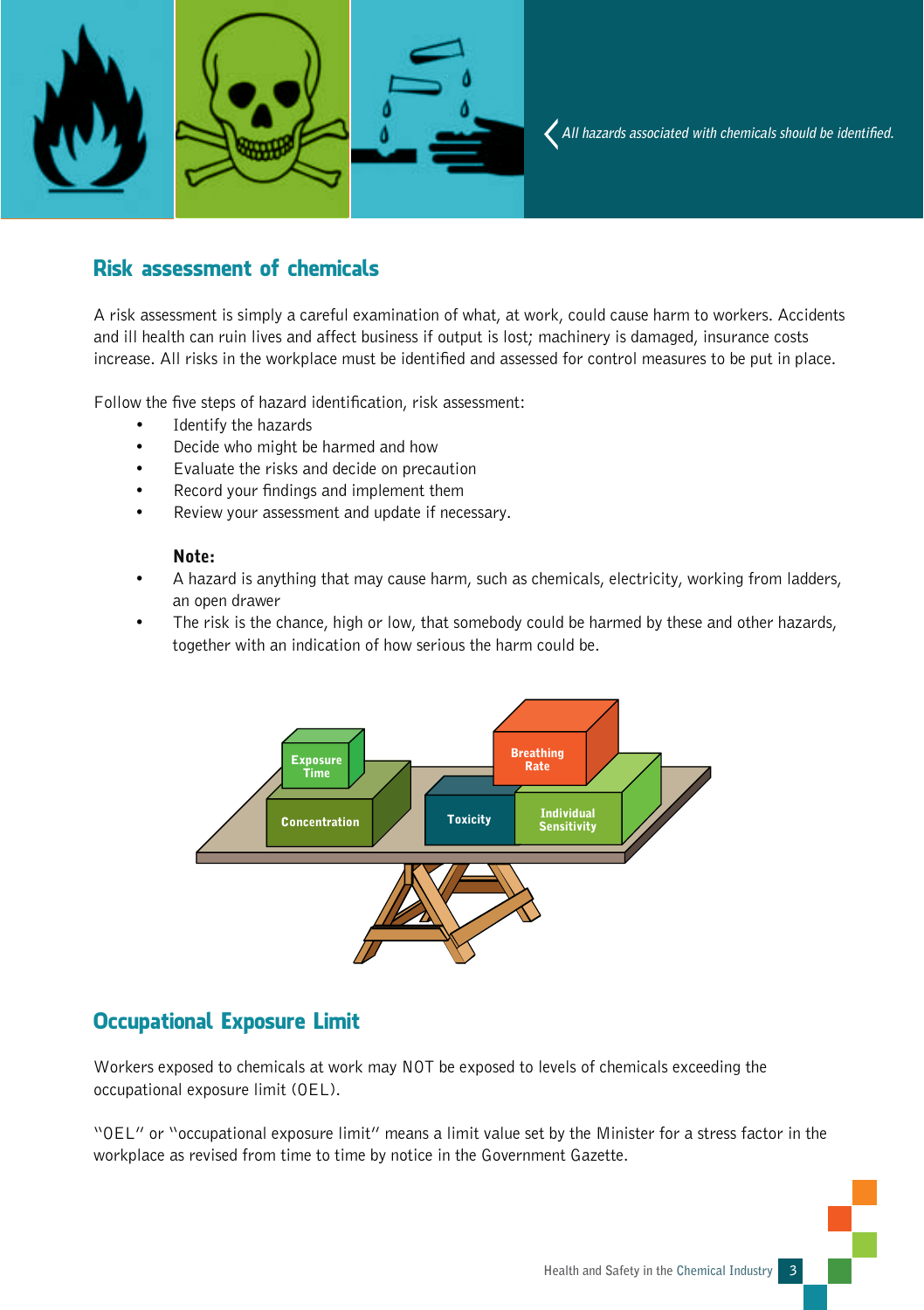

## Commonly occurring hazardous chemicals

Ammonia Methanol Arsine Methylal Benzene Nicotine Benzoyl peroxide Nitric acid Beryllium Nitromethane Chlorine Oxalonitrile Chloroform Ozone Chromium Phenol Cyclohexene Phenylethylene Diethylene glycol **Picric acid** Picric acid Dimethyl sulphate Piperidine Ethanol Quinone Ethyl chloride Resorcinol Fluorine Selenium Formic acid Silica dust Glycerol mist Glycerol mist Glutaraldehyde Strychnine Heptachor Sulphur monochloride Hexylene glycol and the Tetrabromomethane Iodine Tetryl Iron oxide Tolene Isophorone Vunyl acetate Ketene Xylene Liquified petroleum gas **Yttrium** Lithium Hydroxide **Lithium Hydroxide Zirconium compounds** 

Acetone Manganese tetroxide Hydrogen chloride Tetramethyl pyrophosphate

#### Exposure to chemicals

Using chemicals or other hazardous substances at work can put people's health at risk, causing diseases including asthma, dermatitis or cancer.

 **A worker's skin may be exposed to hazardous chemicals through:** 

- direct contact with contaminated surfaces
- deposition of aerosols
- *immersion*
- splashes.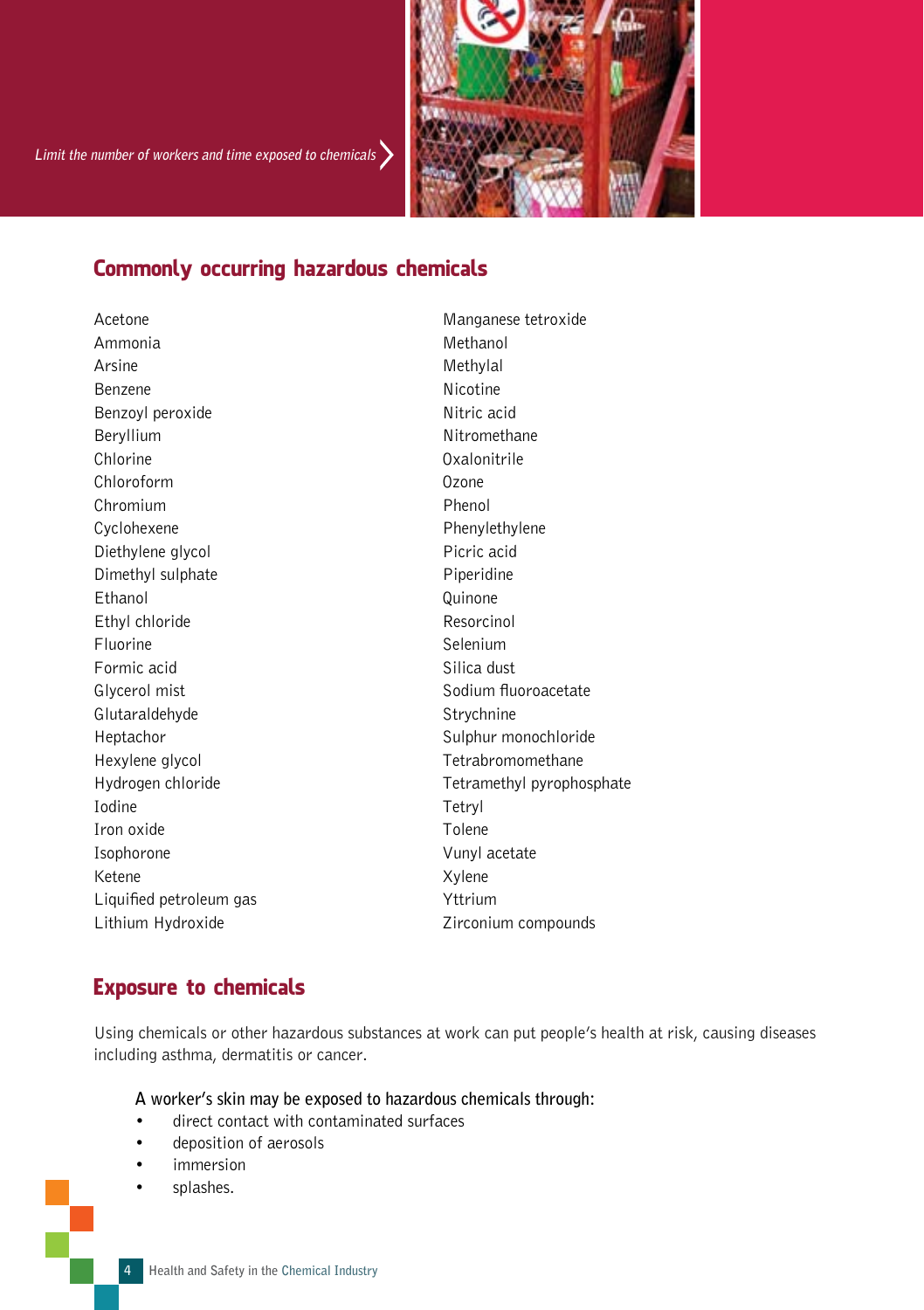**Skin should be protected against exposure to chemicals**



**Chemical burns sustained from sulphuric acid spilled from car battery** 

## Contact dermatitis caused by chemicals

Contact dermatitis is inflammation of the skin caused by contact with a wide range of materials, most commonly contact dermatitis in the workplace is caused by chemicals. The most commonly affected area on the body is the hands.

#### **The severity of contact dermatitis depends on many factors:**

- Characteristics of the hazardous agent
- Concentration of the hazardous agent
- Duration and frequency of exposure to the hazardous agent
- Environmental factors (temperature, humidity)
- Condition of the skin (damaged skin, dry or wet).

#### **Avoiding contact with chemicals will prevent contact dermatitis. Avoid contact through the following methods:**

- Substitute a hazardous material with a safer alternative
- Automate the process
- Enclose the process
- Handle materials mechanically
- Don't handle materials directly with hands
- Observe a safe work distance.

#### **If contact cannot be avoided, the skin will need protection:**

- Train workers on risks of chemicals they use in the workplace
- Promote good personal hygiene
- Provide washing facilities, including soap and drying facilities
- Provide proper protective equipment (gloves, aprons)
- Train workers on the correct use of protective equipment
- Replace protective equipment when necessary.

## Information workers should know regarding hazardous chemicals

#### **An employer shall, ensure that the employee is adequately trained with regard to:**

- The contents of the regulations for hazardous chemical substances
- Potential source exposure to chemicals
- Potential risks to health caused by exposure
- Potential detrimental effect of exposure on his/her reproductive ability
- Measures taken by the employer to protect employees against any risk from exposure
- Precautions to be taken by an employee to protect himself against the health risks associated exposure
- Correct use, maintenance of safety equipment, facilities and engineering controls
- Importance of good housekeeping at the workplace and personal hygiene
- Safe working procedures
- Procedures to be followed in the event of spillages or leakages.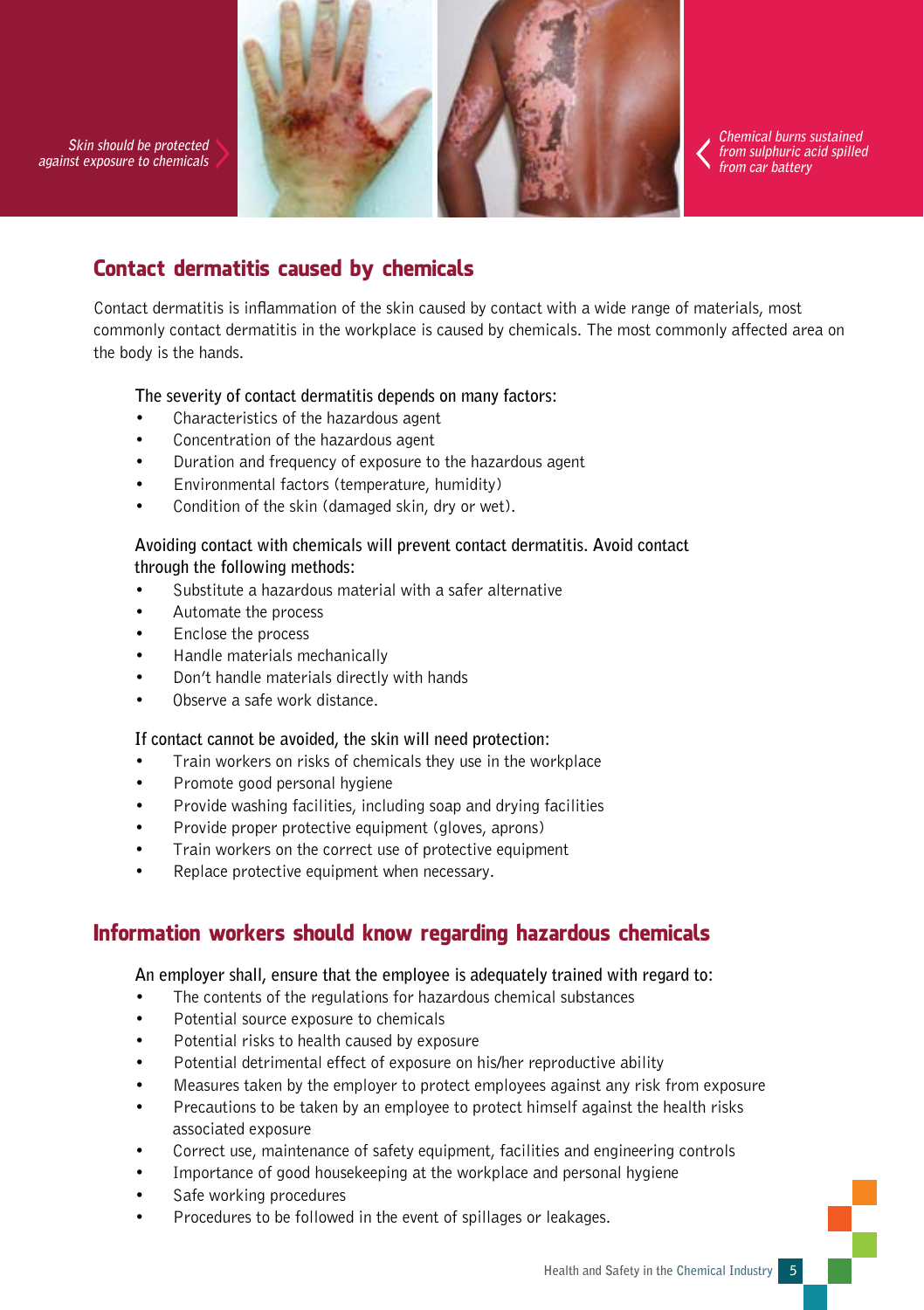**Chemicals decanted into unlabeled containers should not be allowed**



## Labeling of hazardous chemical substances

Labels on chemicals can help identify more hazardous chemicals, tell about the dangers to health and inform on safeguarding methods.

All chemical containers should be properly identified and classified and smaller decanting containers should be clearly labeled with regards to the contents of the container.

Information that should be available on all chemicals used in the workplace:

- Product identification
- Company identification
- Composition/information on ingredients
- Hazards identification
- First-aid measures
- Fire-fighting measures
- Accidental release measures
- Handling and storage
- Exposure control/personal protection
- Physical and chemical properties
- Stability and reactivity
- Toxicological information
- Ecological information
- Disposal considerations
- Transport information
- Regulatory information and
- Any other relevant information.

### Points to remember about types of chemicals found in the workplace:

- The physical form of a chemical can affect how it enters your body and, to some extent, the damage it causes
- The main physical forms of toxic chemicals are: solids, dusts, liquids, vapors and gases
- Solids are the least likely of the chemical forms to cause chemical injuries. However, some chemicals in solid form can give off toxic dusts or vapors which can be inhaled. Effective control measures should be used with chemical solids, especially during work processes that may change them into more hazardous forms
- Workers can be exposed to occupational dust from materials that normally exist in dust form or from work processes that create dust. The main danger from harmful dusts is that it can be inhaled. Effective control measures should be used to keep occupational dusts at "safe" levels
- Some liquid chemicals give off vapors which can be inhaled and which may be highly toxic depending on the chemical. Liquid chemicals can be absorbed by skin. They can also cause burns or eye damage due to eye splashes. If absorbed, they can cause skin damage and/or internal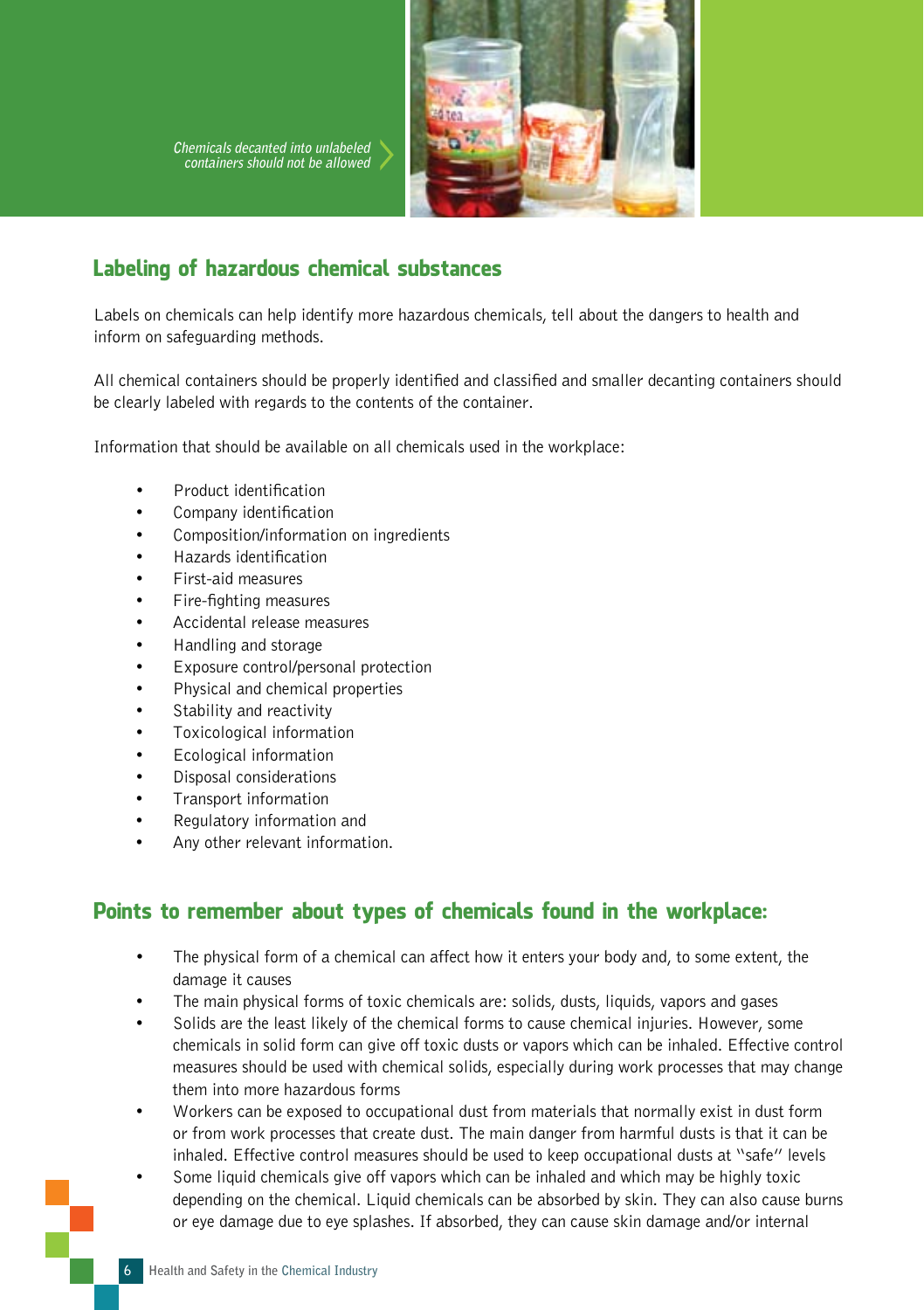



(systemic) health effects. Effective control measures should be used with liquid chemicals to eliminate or reduce the possibility of inhalation and skin exposure

- Vapors are tiny droplets of liquid suspended in the air. Vapors can be inhaled and, depending on the chemical, can be highly toxic. Some vapors irritate the eyes and skin. Certain vapors are flammable or explosive
- Some chemicals are in the form of a gas when they are at a normal temperature. However, some liquids and solids become gases when they are heated. Some gases have strong odors or colours while others are odorless and colourless (and can be highly toxic). Gases can be inhaled. Certain gases can produce immediate irritant effects, while others produce noticeable effects only after serious damage to your health has already occurred
- Chemicals that are improperly disposed of may eventually get into your drinking water and food. Chemical wastes should only be disposed of in approved and well-maintained disposal sites
- To prevent bringing workplace chemicals home, wash/shower and change clothes when necessary before leavening work. Wash contaminated clothes separately  $-$  never with the family wash!

## Tips for storing chemicals

- Store chemicals inside a closeable cabinet or on a sturdy shelf with a front-edge lip to prevent accidents and chemical spills
- Secure shelving to the wall or floor
- Ensure that all storage areas have doors with locks
- Know what chemicals are stored inside provide an alphabetic list
- Keep chemical storage areas off limits to any unauthorized personnel
- Ventilate storage areas adequately
- Segregate different types of chemicals during storage and use
- Store flammables in an approved flammable liquid storage cabinet
- Do not place heavy materials, liquid chemicals, and large containers on high shelves
- Do not store chemicals on the floor, even temporarily
- Do not store chemicals on shelves above eye level
- Do not store chemicals with food and drink
- Do not expose stored chemicals to direct heat or sunlight, or highly variable temperatures
- Never use food containers for chemical storage
- Make sure all containers can close properly
- Properly dispose of empty containers.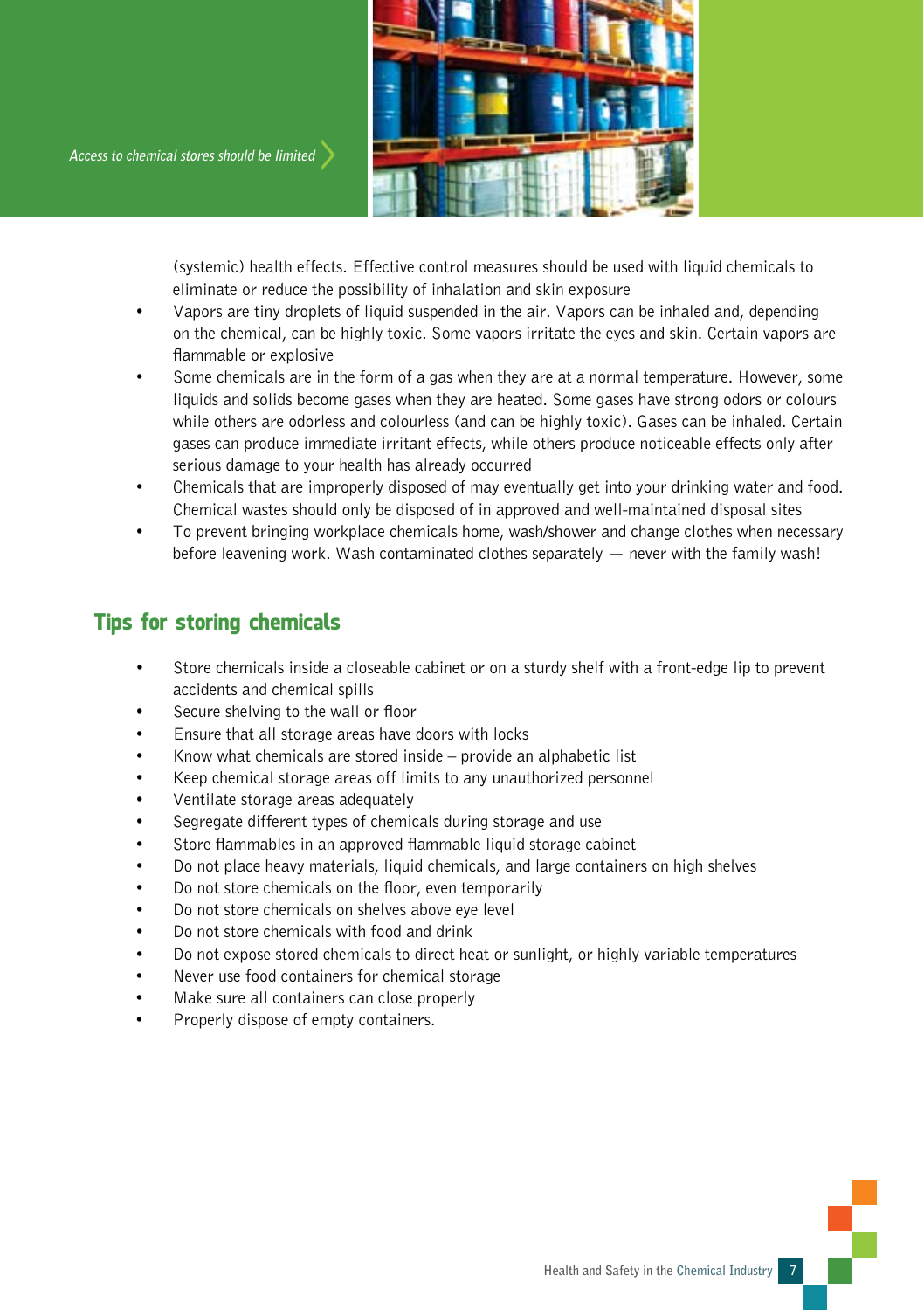

## Reporting chemical injuries/ incidents

All chemical injuries must be reported within seven days to the Chief Director: Provincial Operations of the Department of Labour.

**The following information should be gathered on all chemical injuries or incidents:** 

- Name of the injured person
- Address of the injured person
- Name of the user, employer or self-employed person
- Address of the user, employer or self-employed person
- Telephone number of the user, employer or self-employed person
- Name of contact person
- Details of incident:
	- (i) What happened
	- (ii) Where it happened (place)
	- (iii) When it happened (date and time)
	- (iv) How it happened
	- (v) Why it happened
	- (h) Names of witnesses.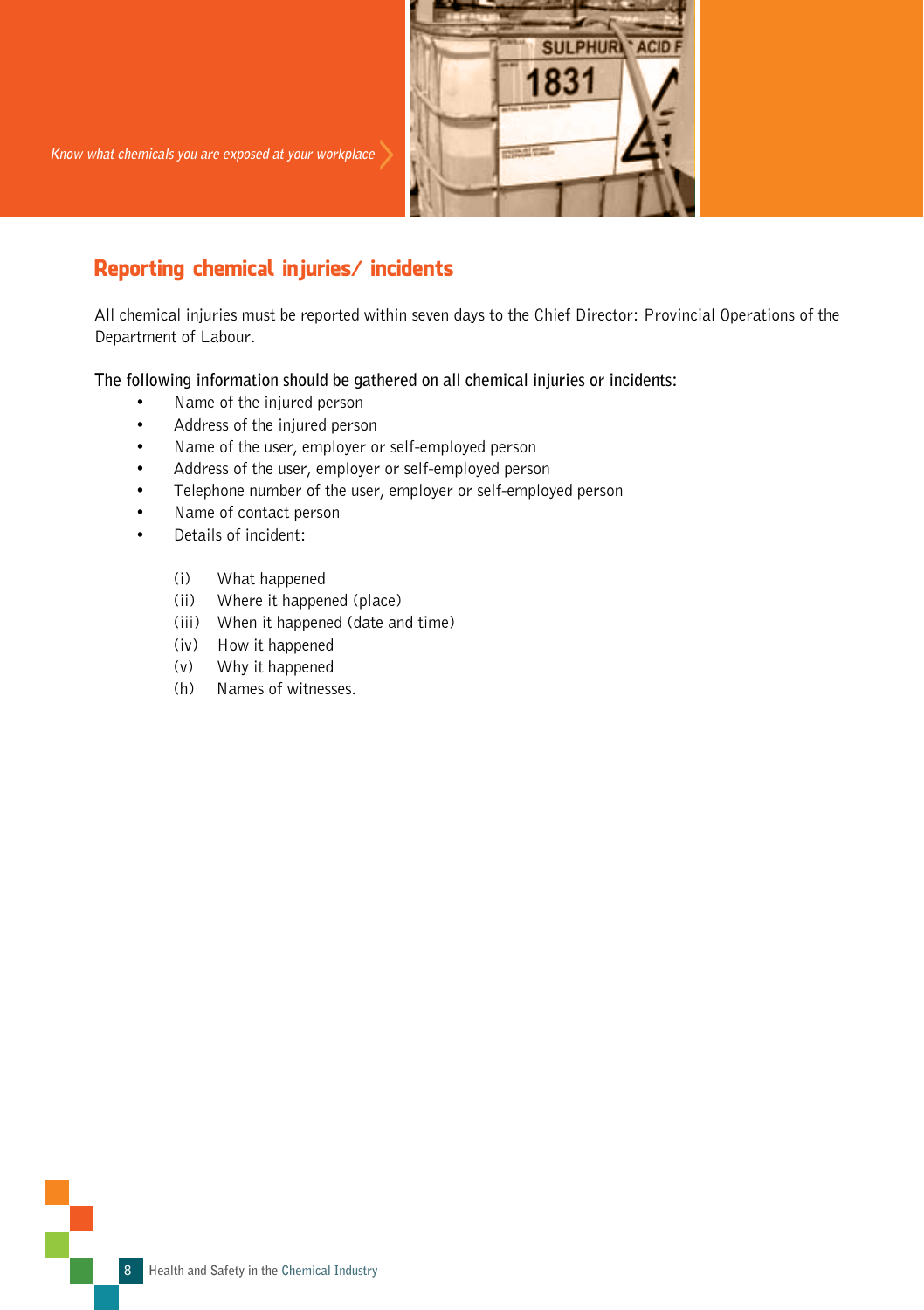# CONTACT THE OF LABOUR



## Labour Head Office:

Telephone Number(s): (012) 309 4000 Fax Number(s): (012) 320 2059 Email Address: webmaster@labour.gov.za

## Provincial Offices:

| Eastern Cape Provincial Office<br>Telephone Number(s): (043) 701 3128  | Fax Number(s): (043) 722 1012/743 9719 |
|------------------------------------------------------------------------|----------------------------------------|
| Free State Provincial Office<br>Telephone Number(s): (051) 505 6200    | Fax Number(s): (051) 447 9353          |
| Gauteng Provincial Office<br>Telephone Number(s): (011) 853 0300       | Fax Number(s): (011) 853 0470          |
| KwaZulu-Natal Provincial Office<br>Telephone Number(s): (031) 366 2000 | Fax Number(s): (031) 366 2300          |
| Limpopo Provincial Office<br>Telephone Number(s): (015) 290 1744       | Fax Number(s): (015) 290 1608          |
| Mpumalanga Provincial Office<br>Telephone Number(s): (013) 655 8700    | Fax Number(s): (013) 690 2622          |
| North West Provincial Office<br>Telephone Number(s): (018) 387 8100    | Fax Number(s): (018) 384 2745          |
| Northern Cape Provincial Office<br>Telephone Number(s): (053) 838 1500 | Fax Number(s): (053) 832 4798          |
| Western Cape Provincial Office<br>Telephone Number(s): (021) 441 8000  | Fax Number(s): (021) 441 8135          |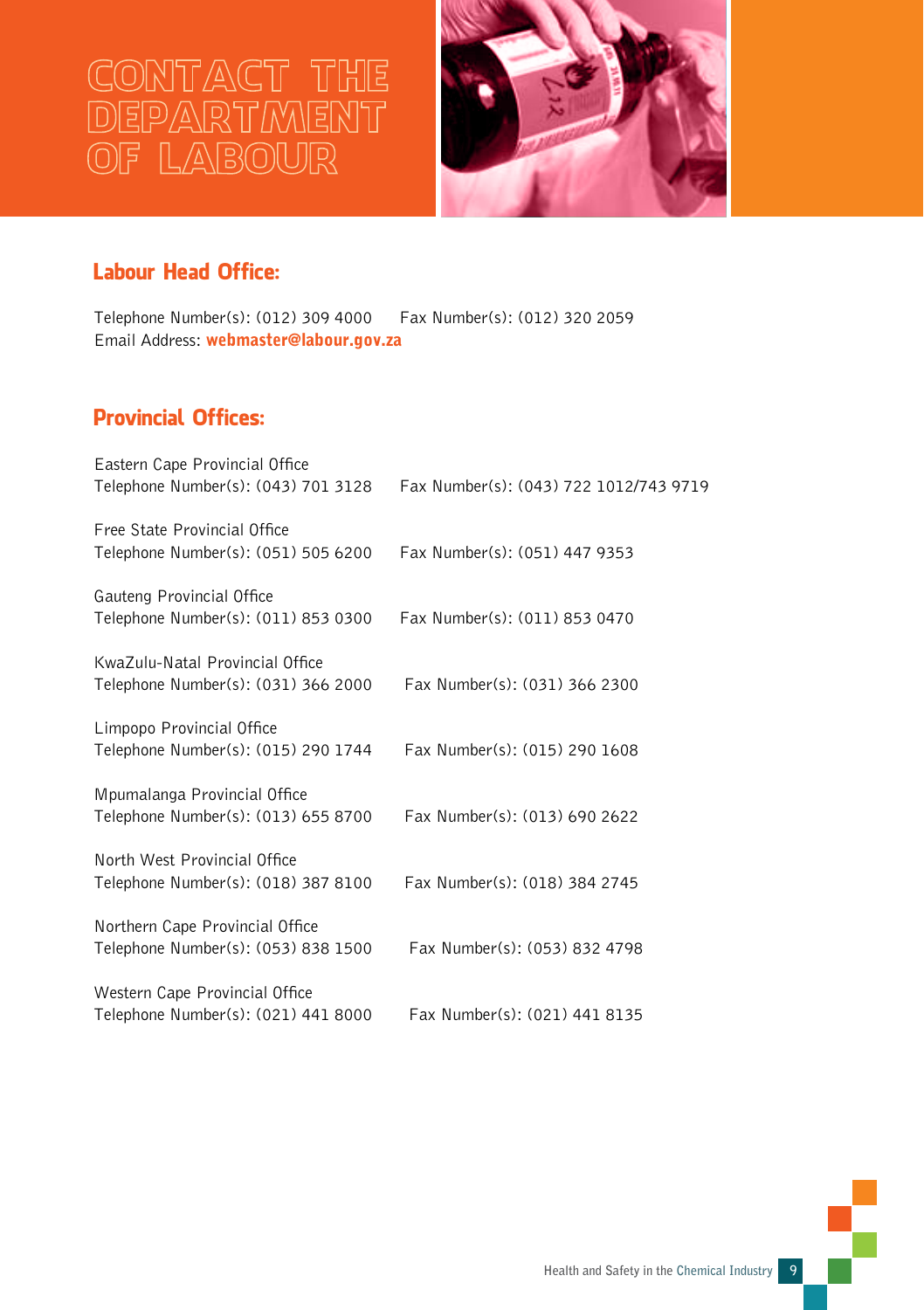

#### Eastern Cape Province Labour Centres

Aliwal North (051) 633 2633 Butterworth (047) 491 0656/0490 Cradock (048) 881 3010 East London (043) 702 7500 Fort Beaufort (046) 645 4686 Graaff-Reinet (049) 892 2142 Grahamstown (046) 622 2104 King William's Town (043) 643 4756/7 Lusikisiki (039) 253 1996/7 Maclear (045) 932 1424/6 Mdantsane (043) 761 3151 Mount Ayliff (039) 254 0282/89/91 Mthatha (047) 501 5620/5617 Port Elizabeth (041) 506 5000 Queenstown (045) 807 5400 Uitenhage (041) 992 4627

#### Gauteng Province Labour Centres

Alberton (011) 861 6130 / 907 Atteridgeville (012) 373 4435/8 Benoni (011) 747 9600/01 Boksburg (011) 898 3340 Brakpan (011) 744 9000 Bronkhorstspruit (013) 932 0197 Carletonville (018) 788 3281 Garankuwa (012) 702 4525 Germiston (011) 345 6300 Johannesburg (011) 223 1000 Kempton Park (011) 975 9301 Krugersdorp (011) 955 4420 Mamelodi (012) 812 9500 Nigel (011) 814 7095 Pretoria (012) 309 5050 Randburg (011) 781 8144 Randfontein (011) 693 3618 Roodepoort (011) 766 2000 Sandton (011) 444 7631 Sebokeng (016) 592 3825 Soshanguve (012) 799 7395

Soweto (011) 939 1200 Springs (011) 365 3700 Temba (071) 871 6509 Vanderbijlpark (016) 981 0280 Vereeniging (016) 430 0000

#### Mpumalanga Province Office Labour Centers

Barberton (013) 712 3066/3353 Bethal (017) 647 2383/5212 Carolina (017) 843 1077/2111 Emalahleni (Witbank) (013) 653 3800/656 Eestehoek (017) 883 2414 Ermelo (017) 819 7632/3010 Groblersdal (013) 262 3150/2983 KaMhlushwa (013) 785 0010 KwaMhlanga (013) 9473173/2484/3378 Mashishing (Lydenburg) (013) 235 2368/9 Mbombela (Nelspruit) (013) 753 2844/5/6 Middelburg (013) 283 3600 Piet Retief (017) 826 1883/4 Sabie (013) 764 2105/6 Secunda (017) 631 2585/2652 Standerton (017) 712 1351/4809

#### Northern Cape Province Labour Centres

Calvinia (027) 341 1280 De Aar (053) 631 0455 Carolina (017) 843 1077/2111 Kimberley (053) 838 1500 Kuruman (053) 712 3870 Postmasburg (053) 313 0641 Springbok (027) 718 1058/9 Upington (054) 331 1098

#### Free State Province Labour Centres

Bethlehem (058) 303 5293 Bloemfontein (051) 411 6400 Botshabelo (051) 534 3789 Ficksburg (051) 933 2299 Harrismith (058) 623 2977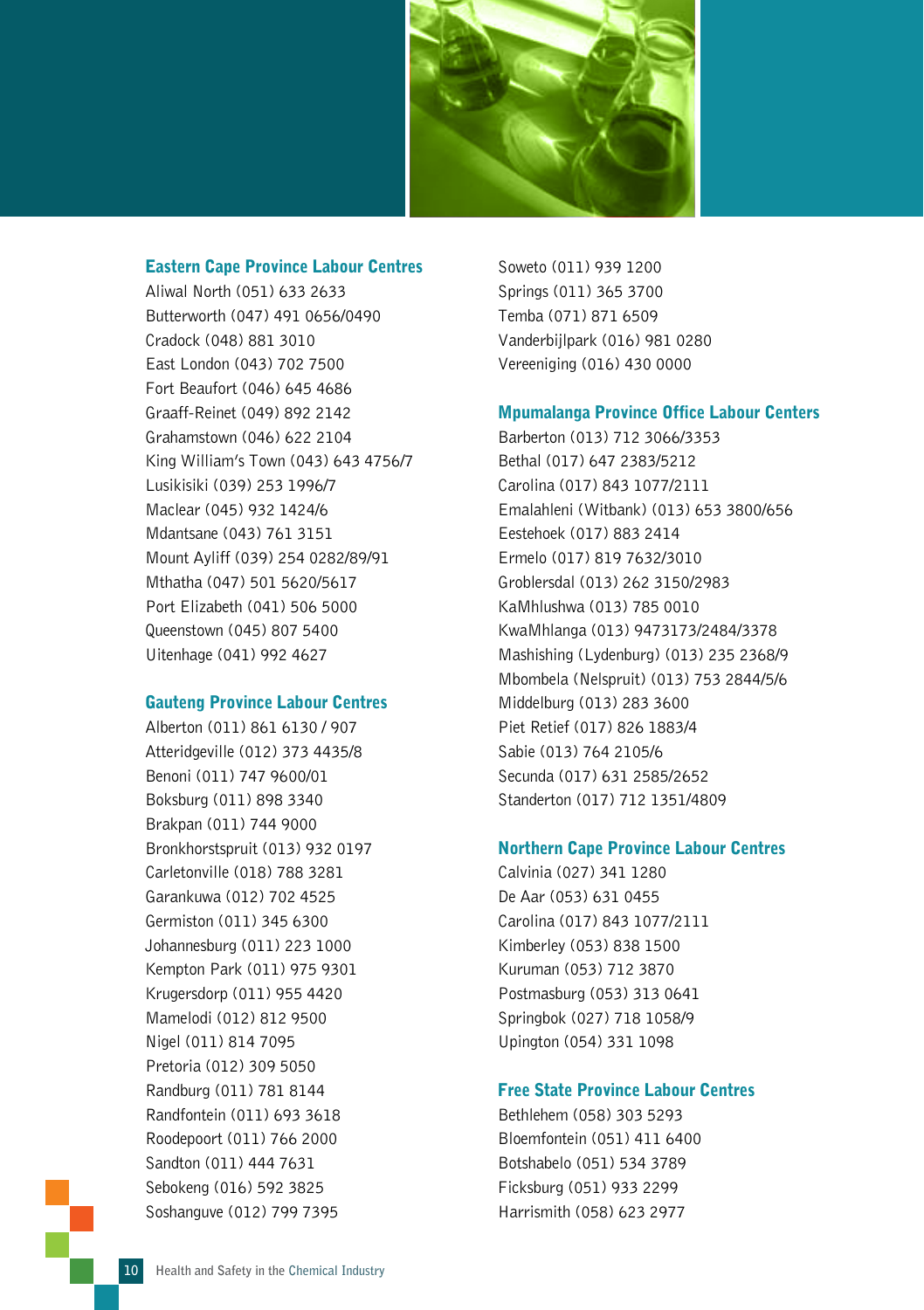

Kroonstad (056) 215 1812 Petrusburg (053) 574 0932 Phuthaditjhaba (058) 713 0373 Sasolburg (016) 970 3200 Welkom (057) 391 0200 Zastron (051) 673 1471

#### KZN Province Labour Centres

Dundee (034) 212 3147/8 Durban (031) 336 1500 Estcourt (036) 342 9361 Kokstad (039) 727 2140/5643 Ladysmith (036) 638 1900/1/2/3 Newcastle (034) 312 6038/3334 Pietermaritzburg (033) 341 5300 Pinetown (031) 701 7740 Port Shepstone (039) 682 2406/7 Prospecton (031) 913 9700 Richards Bay (035) 780 8700 Richmond (033) 212 2768 Stanger (032) 551 4291 Ulundi (035) 879 8800 Verulam (032) 541 5600 Vryheid (034) 980 8992/8820

#### Limpopo Province Labour Centres

Giyani (015) 812 9041 Jan Furse (013) 265 7210/7125 Lebowakgomo (015) 633 9360 Lephalale (014) 763 2162 Makhado (015) 516 0207/1025 Modimolle (014) 717 1046/8 Mokopane (015) 491 5973 Phalaborwa (015) 781 5114 Polokwane (015) 299 5000/5010 Seshego (015) 223 7020/7220 Thohoyandou (015) 960 1300/16 Tzaneen (015) 306 2600

#### North West Province Labour Centres

Brits (012) 252 3068 Christiana (053) 441 2120 Klerksdorp (018) 464 8700 Lichtenburg (018) 632 4323 Mafikeng (018) 381 1010/11 Mogwase (014) 555 5693 Potchefstroom (018) 297 5100 Rustenburg (014) 592 8214 Taung (053) 994 1679 Vryburg (053) 927 5221

#### Western Cape ProvinceLabour Centres

Beaufort West (023) 414 3427-67 Bellville (021) 941 7000 Cape Town (021) 468 55002/4 George (044) 801 1200 Knysna (044) 302 6800 Mitchell's Plain (021) 391 0591 Mossel Bay (044) 691 1140/1 Oudtshoorn (044) 272 4370/297-2386 Paarl (021) 872 2020 / 74 Somerset West (021) 852 2535 Vredenburg (022) 715 1627 Worcester (023) 347 0152

## CONTACT THE **DEPARTMENT** OF LABOUR